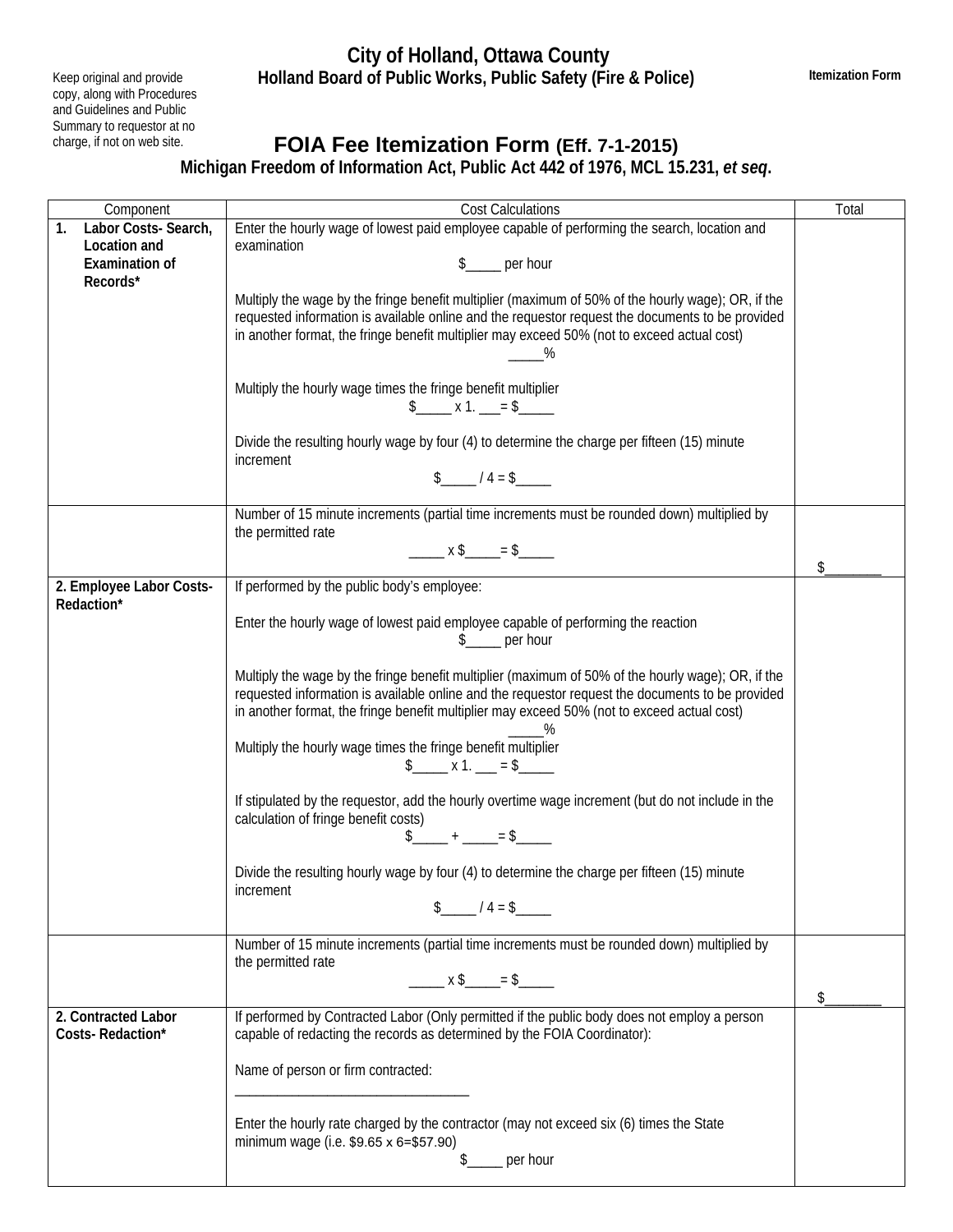|    |                                                                                                   | Divide the hourly rate by four (4) to determine the charge per fifteen (15) minute increment<br>$\frac{1}{2}$ / 4 = \$                                                                                                                                                                                                                                                                                                                                                                     |    |
|----|---------------------------------------------------------------------------------------------------|--------------------------------------------------------------------------------------------------------------------------------------------------------------------------------------------------------------------------------------------------------------------------------------------------------------------------------------------------------------------------------------------------------------------------------------------------------------------------------------------|----|
|    |                                                                                                   | Number of 15 minute increments (partial time increments must be rounded down) multiplied by<br>the permitted rate                                                                                                                                                                                                                                                                                                                                                                          | \$ |
| 3. | Non-Paper Physical<br>Media                                                                       | Actual and most reasonably economical cost of:<br>Flash Drives $\frac{1}{2}$ x number used ____= $\frac{1}{2}$                                                                                                                                                                                                                                                                                                                                                                             |    |
|    |                                                                                                   | Computer Discs \$_____ x number used _____= \$____<br>Other Media $\frac{1}{2}$ x number used _____= \$_____                                                                                                                                                                                                                                                                                                                                                                               |    |
| 4. | Paper Copies                                                                                      | Actual total incremental cost of duplication (not including labor) up to a maximum of 10 cents per<br>page:<br>Letter paper $(8 \frac{1}{2} \times 11^{\circ})$<br>number of sheets $\_\_\ x \$ 0. $\_\_\ = \$                                                                                                                                                                                                                                                                             |    |
|    |                                                                                                   | Legal paper (8 1/2" x 14")<br>number of sheets ___ x $0.$ __ = $2$ ____<br>Actual cost of other types of paper:                                                                                                                                                                                                                                                                                                                                                                            |    |
|    |                                                                                                   | Type of Paper: _________________<br>number of sheets $\_\ x \$                                                                                                                                                                                                                                                                                                                                                                                                                             |    |
|    |                                                                                                   | Type of Paper: $\frac{1}{\text{number of sheets}}$ x \$ ______ = \$<br>(NOTE: Must print double-sided if available and costs less)                                                                                                                                                                                                                                                                                                                                                         |    |
| 5. | Labor Cost-<br>Duplication Copying,<br>and transferring<br>records to non-paper<br>physical media | Enter the hourly wage of lowest paid employee capable of performing the duplication, copying, or<br>transferring digital records to non-paper physical media<br>per hour<br>Multiply the wage by the fringe benefit multiplier (maximum of 50% of the hourly wage); OR, if the<br>requested information is available online and the requestor request the documents to be provided<br>in another format, the fringe benefit multiplier may exceed 50% (not to exceed actual cost)<br>$-\%$ |    |
|    |                                                                                                   | Multiply the hourly wage times the fringe benefit multiplier<br>$\frac{1}{2}$ x 1. __ = \$_____<br>If stipulated by the requestor, add the hourly overtime wage increment (but do not include in the                                                                                                                                                                                                                                                                                       |    |
|    |                                                                                                   | calculation of fringe benefit costs)<br>$\frac{1}{2}$ + ____ = \$________<br>Divide the resulting hourly wage by _____ to determine the charge per _____ (_) minute<br>increment<br>$\frac{1}{2}$ / 4 = \$<br>(NOTE: May use any time increment for this category)                                                                                                                                                                                                                         |    |
|    |                                                                                                   | Number of _ minute increments (partial time increments must be rounded down) multiplied by<br>the permitted rate                                                                                                                                                                                                                                                                                                                                                                           |    |